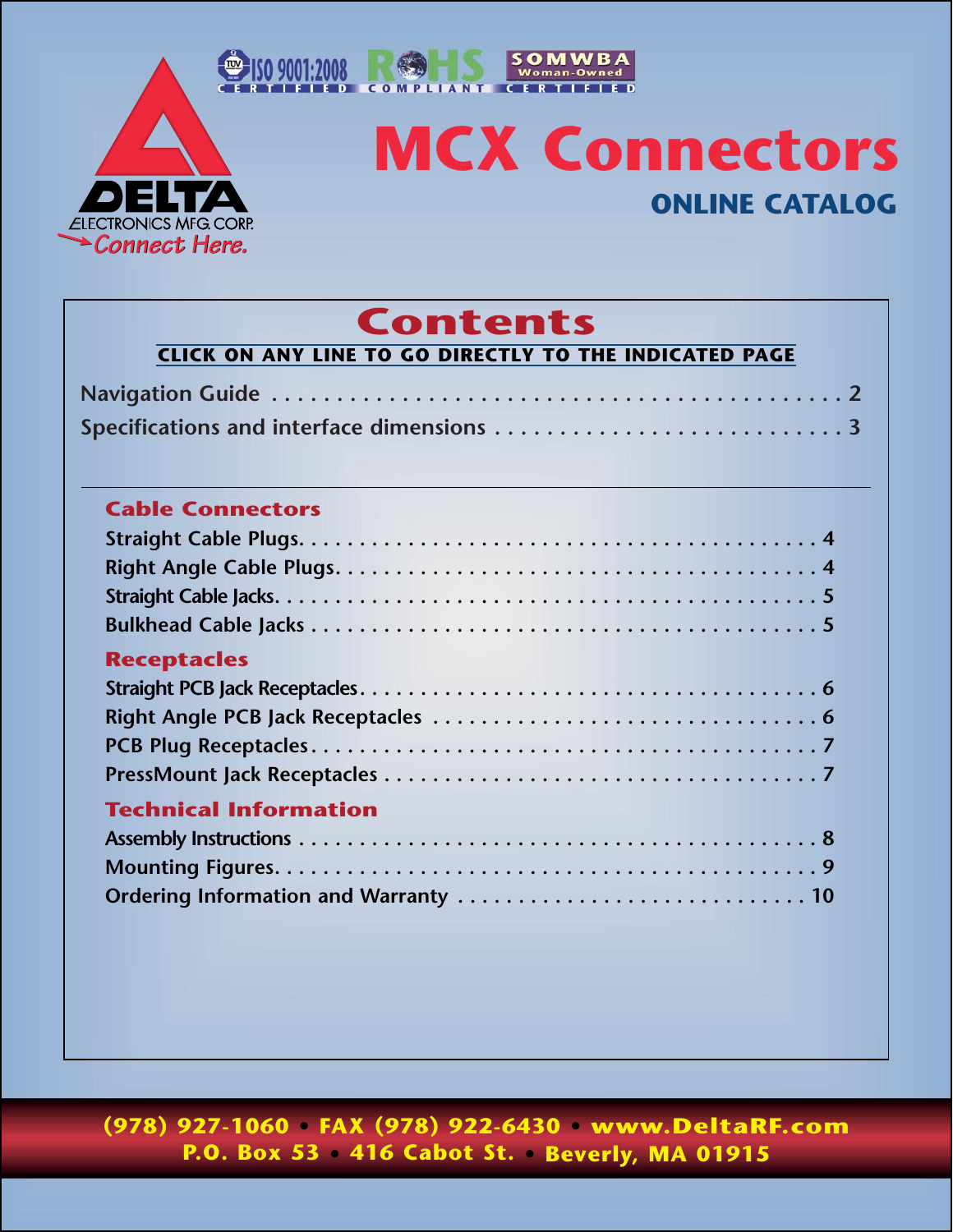<span id="page-1-0"></span>

**We have configured this online catalog to take advantage of Acrobat navigation shortcuts (links). However, these links are not visible on the pages— making them visible would compromise the page's readability.**

- **Clicking on any entry in the Table of Contents will take you to the indicated page.**
- **Shown below are the "hot spots" on all of the product pages that will take you to background information on various connector characteristics.**
- **After you use a link to jump to another page, you can use the "back" arrow in Acrobat's menu bar to return to the page you jumped from.**
- **Configure Acrobat Reader to show bookmarks for a table of contents by specific characteristic (for example, cable plugs broken out by cable attachment method).**
- **To find a specific part number, use Acrobat's search feature.**

**In addition, the pages are formatted to fit within the margins of standard laser or inkjet printers no need to use the "shrink to fit" option when printing pages from Acrobat.**

#### **Click here [to go to the Table of Contents](#page-0-0)**



**Click here to go to Delta's website if your computer is configured for Web connection via Acrobat.**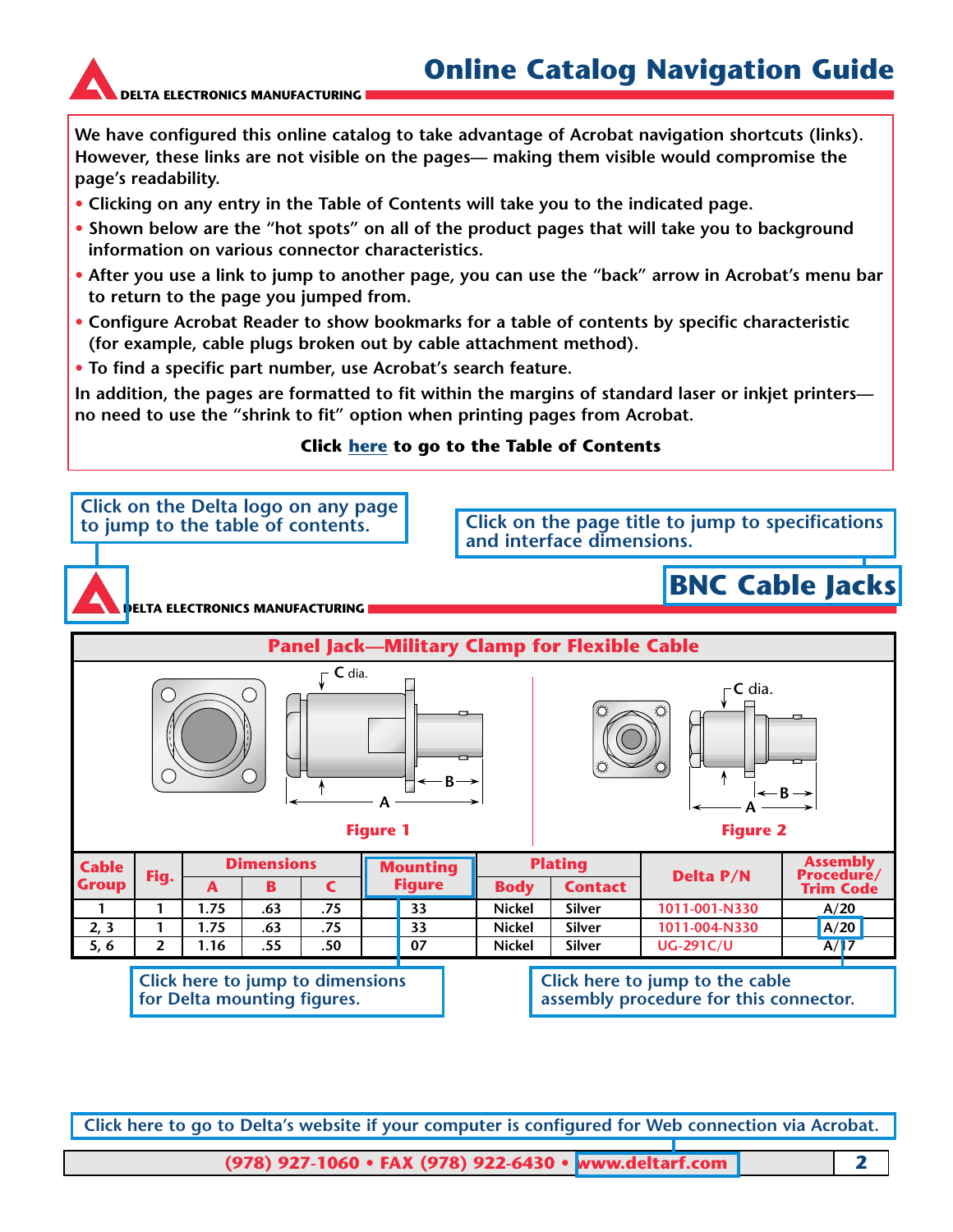<span id="page-2-0"></span>

### TA ELECTRONICS MANUFACTURING **MULLER AREA EXECTED TO A LIGACY CONNECTORS**

### **General Description**

Delta MCX connectors are subminiature,  $50\Omega$  impedance connectors with snap-on coupling. They are best suited for use with cables in the range of .070" to .120" diameter, such as RG-178 and RG-316/U.

These connectors provide small size, light weight, and economy with the convenience of snapon mating and the ability to rotate connector pairs after mating for precise alignment

All Delta MCX connectors are available with gold-plated bodies, or with nickel-plated bodies for economy.

As with our other connector series, Delta's customer-driven design results in MCX series connectors with practical and unique features that make your design and assembly process easier. Some of these include:

- PressMount receptacles mount securely in a single round hole, saving space on your components and reducing your housing fabrication costs.
- P. C. board receptacles with a choice of through-hole, edge mounting, or surface mounting.
- P. C. board jack receptacle that fit flush with the edge of boards, ideal for daughterboard applications.

Our MCX series product line is still growing, so please call if you don't see what you need.

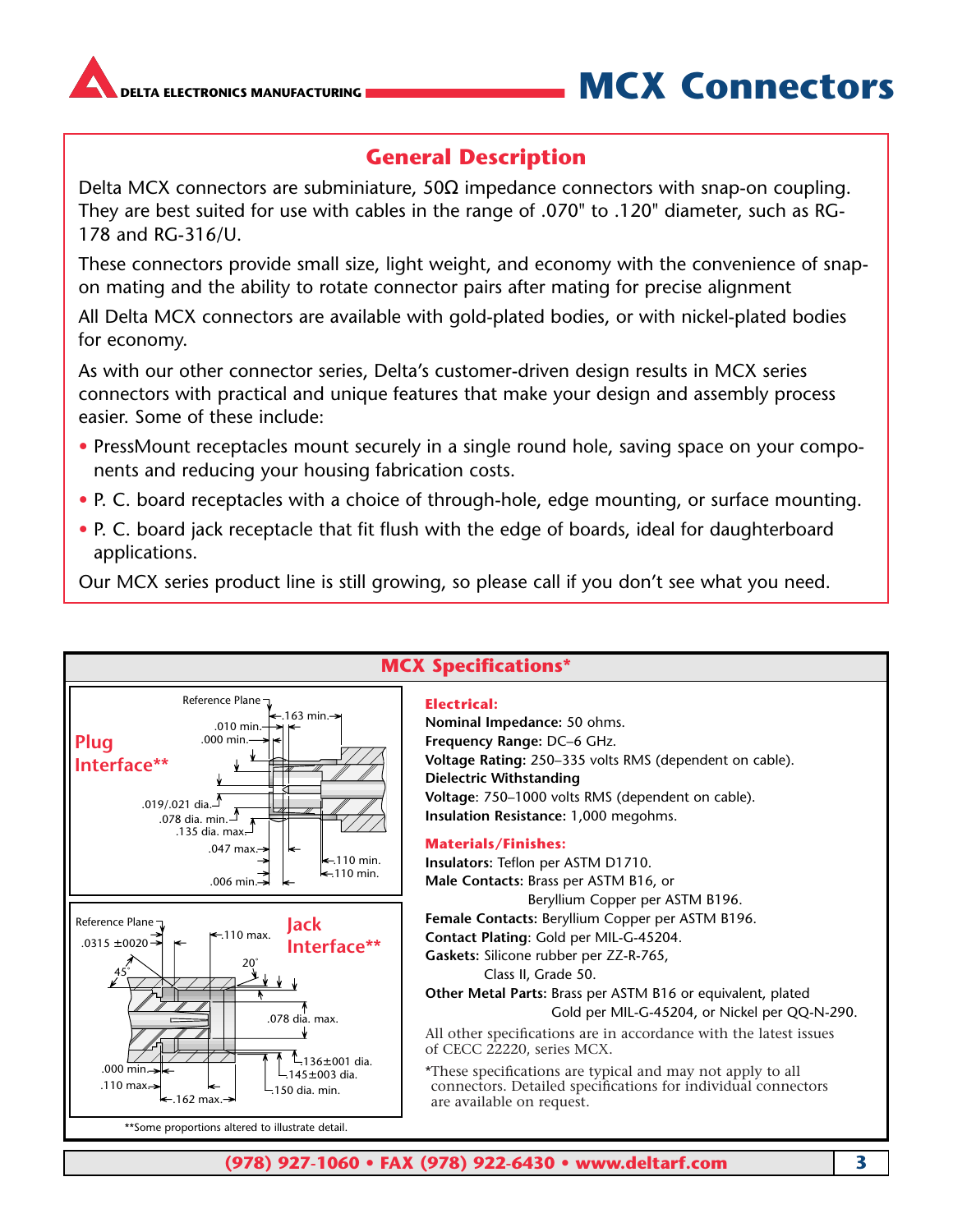## **MCX Cable Plugs**

<span id="page-3-0"></span>

\* Also available with nickel-plated body—change **G** in Delta part number to **N**. (C) in contact plating column indicates captive contact.

**11 RG-178, 178A, 178B, 196, 196A; M17/93**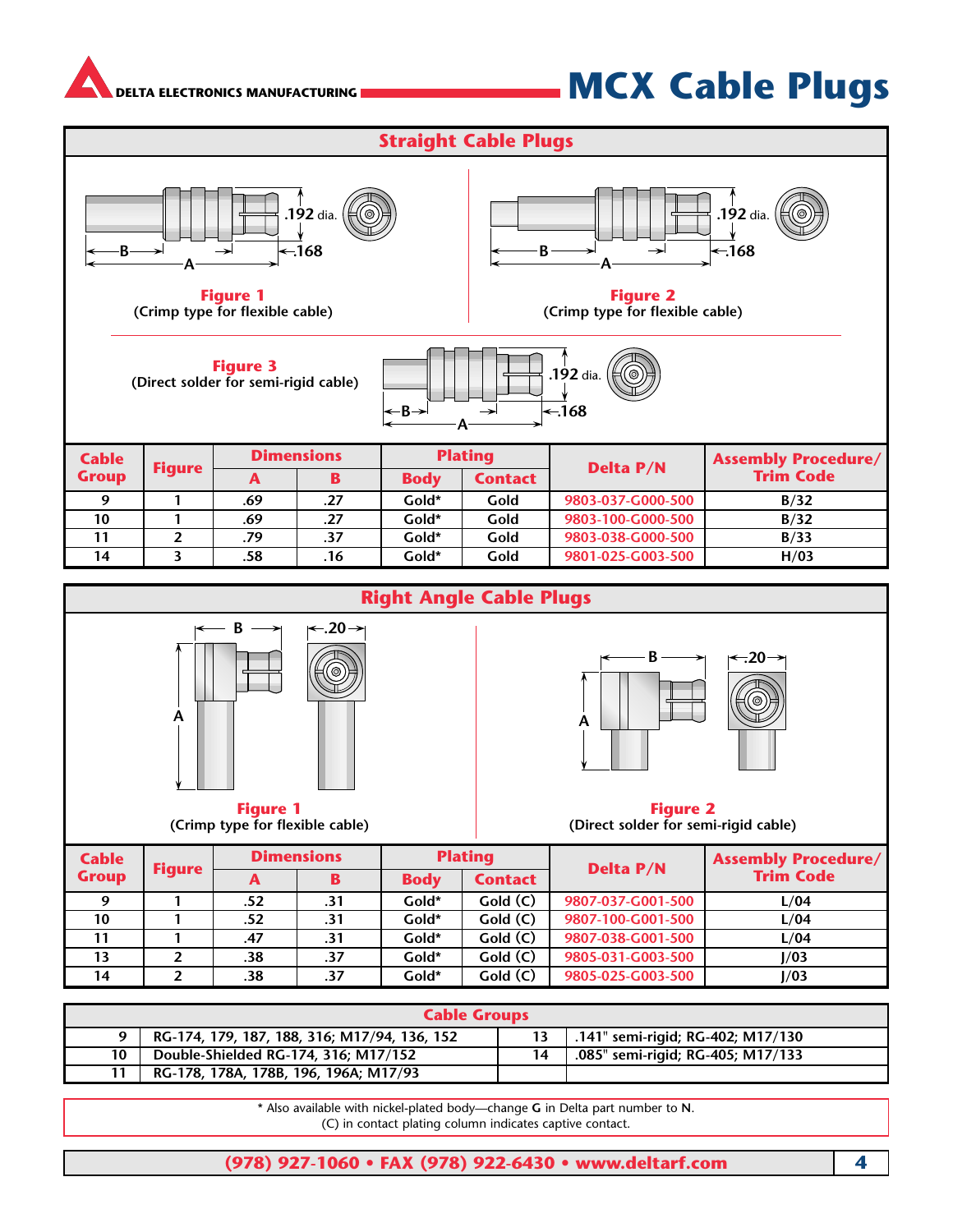<span id="page-4-0"></span>

## **MCX Cable Jacks**





| <b>Cable</b><br>Fig. |  | <b>Dimensions</b> |      |     | <b>Mounting</b> | <b>Plating</b> |                | <b>Delta P/N</b>  | <b>Assembly</b><br><b>Procedure/</b> |  |
|----------------------|--|-------------------|------|-----|-----------------|----------------|----------------|-------------------|--------------------------------------|--|
| <b>Group</b>         |  | m                 |      |     | <b>Figure</b>   | <b>Body</b>    | <b>Contact</b> |                   | <b>Trim Code</b>                     |  |
|                      |  | .69               | .307 | .27 | 68              | Gold*          | Gold(C)        | 9819-037-G681-500 | B/36                                 |  |
| 10                   |  | .69               | .307 | .27 | 68              | Gold*          | Gold(C)        | 9819-100-G681-500 | B/36                                 |  |
|                      |  | .79               | .307 | .37 | 68              | Gold*          | Gold(C)        | 9819-038-G681-500 | ***                                  |  |

|    | <b>Cable Groups</b>                          |    |                                   |
|----|----------------------------------------------|----|-----------------------------------|
|    | RG-174, 179, 187, 188, 316; M17/94, 136, 152 |    | .141" semi-rigid; RG-402; M17/130 |
| 10 | Double-Shielded RG-174, 316; M17/152         | 14 | .085" semi-rigid; RG-405; M17/133 |
| 11 | RG-178, 178A, 178B, 196, 196A; M17/93        |    |                                   |

\* Also available with nickel-plated body—change **G** in Delta part number to **N**.

(C) in contact plating column indicates captive contact.

\*\*\*Contact factory for assembly procedures.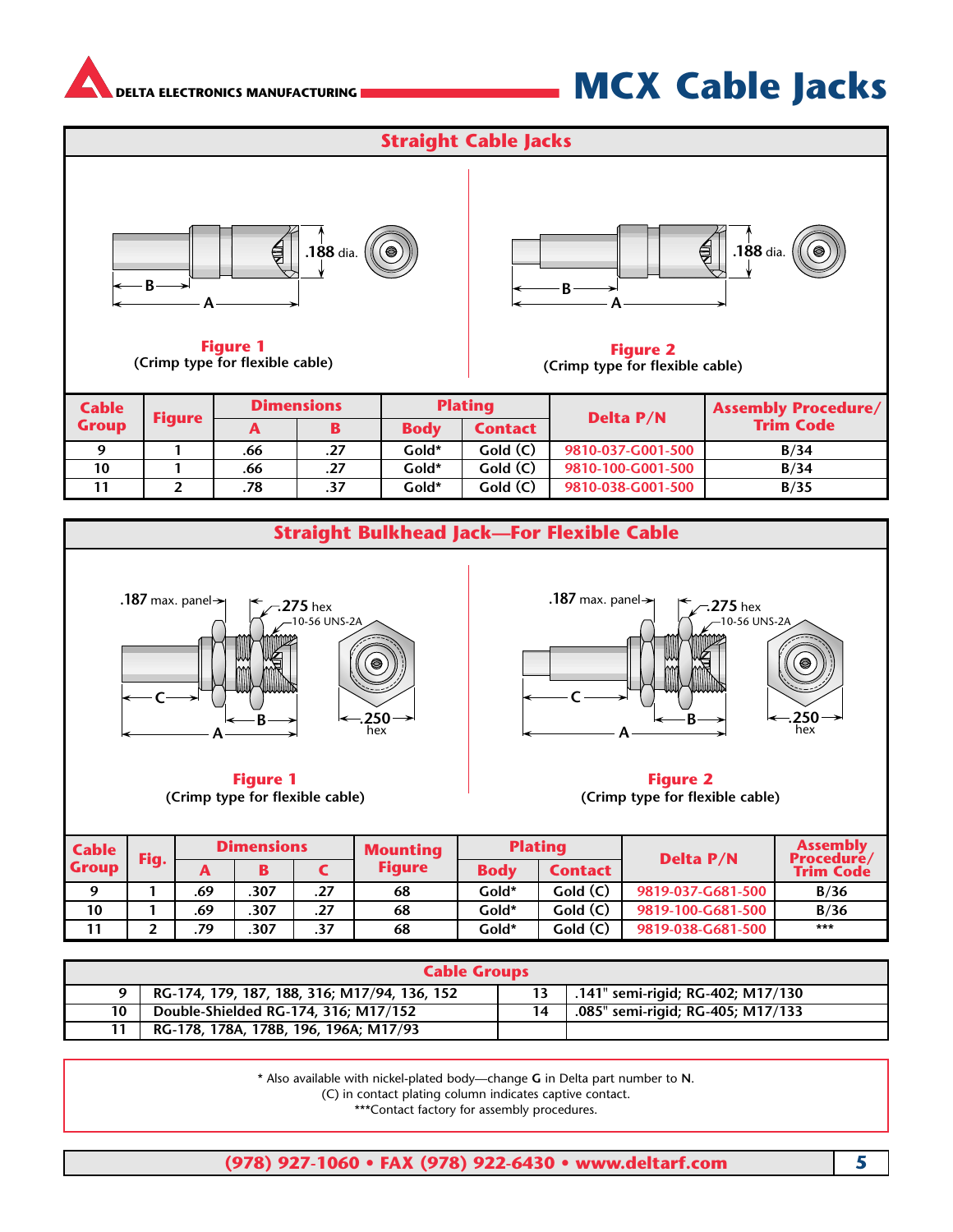<span id="page-5-0"></span>

## **MCX Receptacles**



\* Also available with nickel-plated body—change **G** in Delta part number to **N**.

(C) in contact plating column indicates captive contact. • \*\*\*Contact factory for mounting information.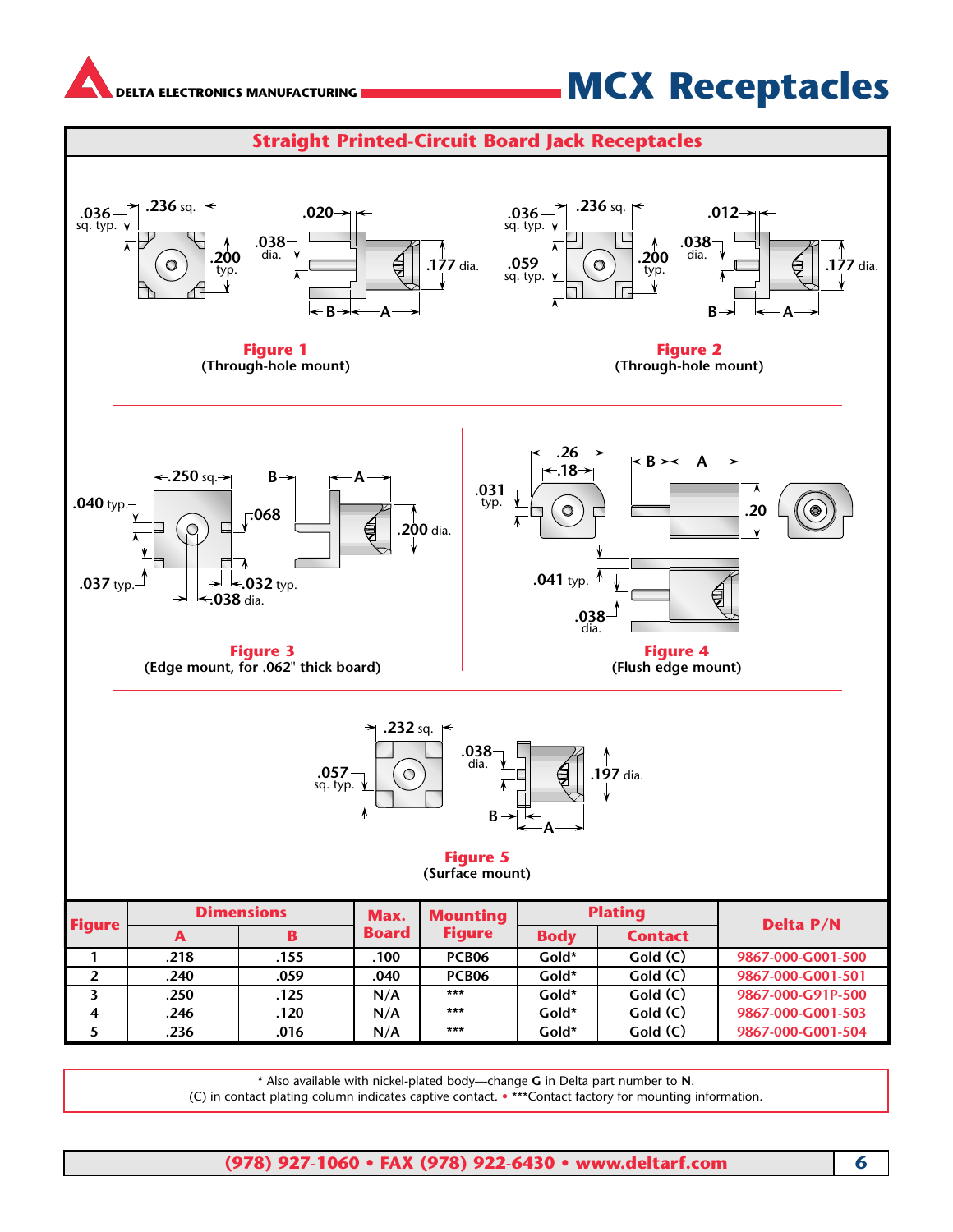## **MCX Receptacles**

<span id="page-6-0"></span>

#### **PressMount Receptacles**



#### **Delta PressMount Receptacles**

These connectors eliminate the need for complicated mounting hole patterns and mounting hardware.

They are simply pressed into a single through hole, and the precisely-engineered knurled mounting section provides retention strength far greater than normal mating and unmating forces. An integral shoulder provides a positive stop when mounting.

**Figure 1 (Post contact)**



| <b>Figure</b> |     | <b>Dimensions</b> | Min.         | <b>Mounting</b>      |             | <b>Plating</b> | <b>Delta P/N</b> |
|---------------|-----|-------------------|--------------|----------------------|-------------|----------------|------------------|
|               |     |                   | <b>Panel</b> | <b>Hole</b>          | <b>Body</b> | <b>Contact</b> |                  |
|               | .40 |                   | 100          | .184 $\pm$ .001 dia. | Gold*       | Gold(C)        | 9820-000-G911-1  |
|               |     | .48               | 100          | .184 ±.001 dia.      | Gold*       | Gold(C)        | 9820-000-G911-8  |

\* Also available with nickel-plated body—change **G** in Delta part number to **N**. (C) in contact plating column indicates captive contact.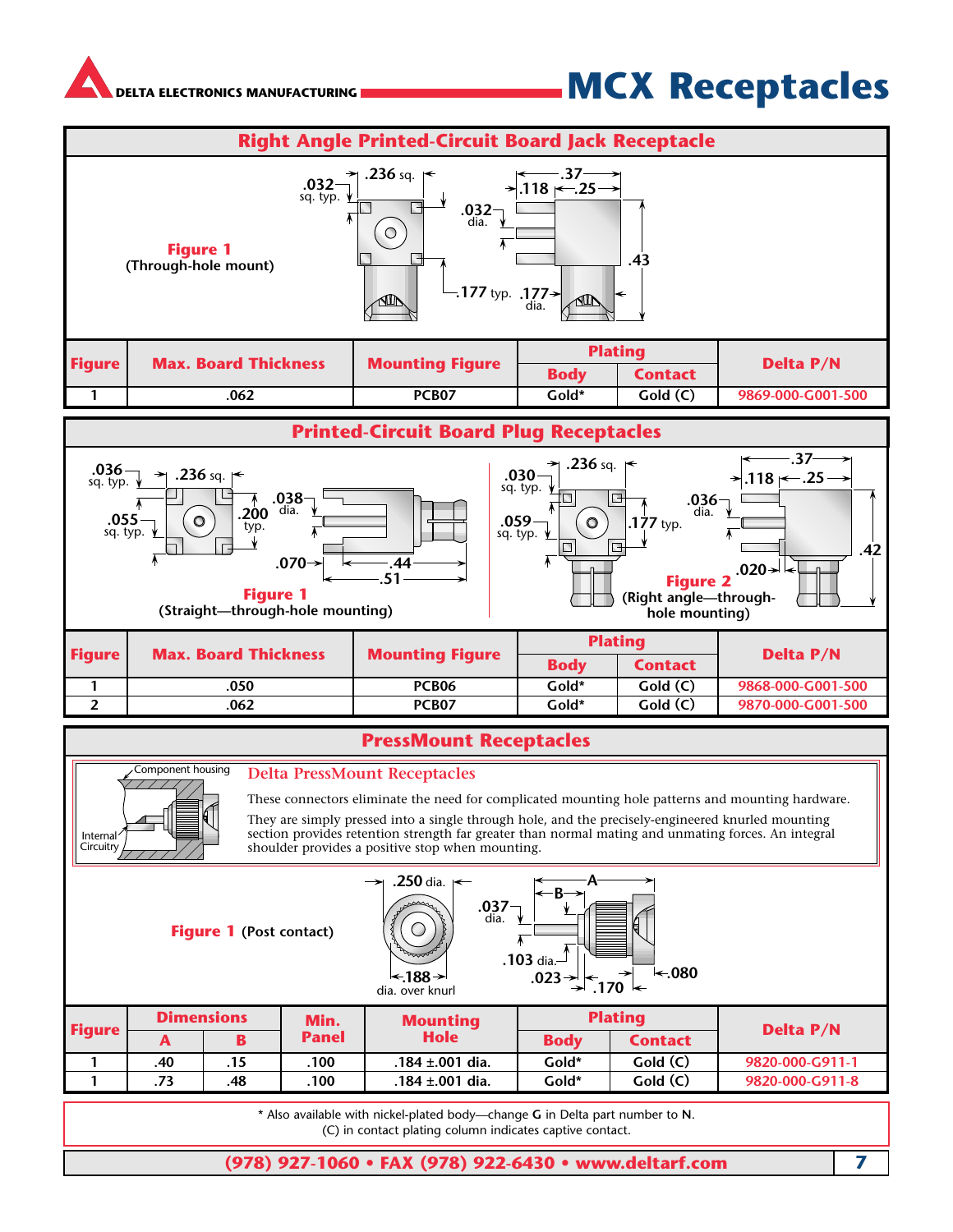## **Assembly Instructions**

#### **Assembly Procedure B**

<span id="page-7-0"></span>

![](_page_7_Figure_4.jpeg)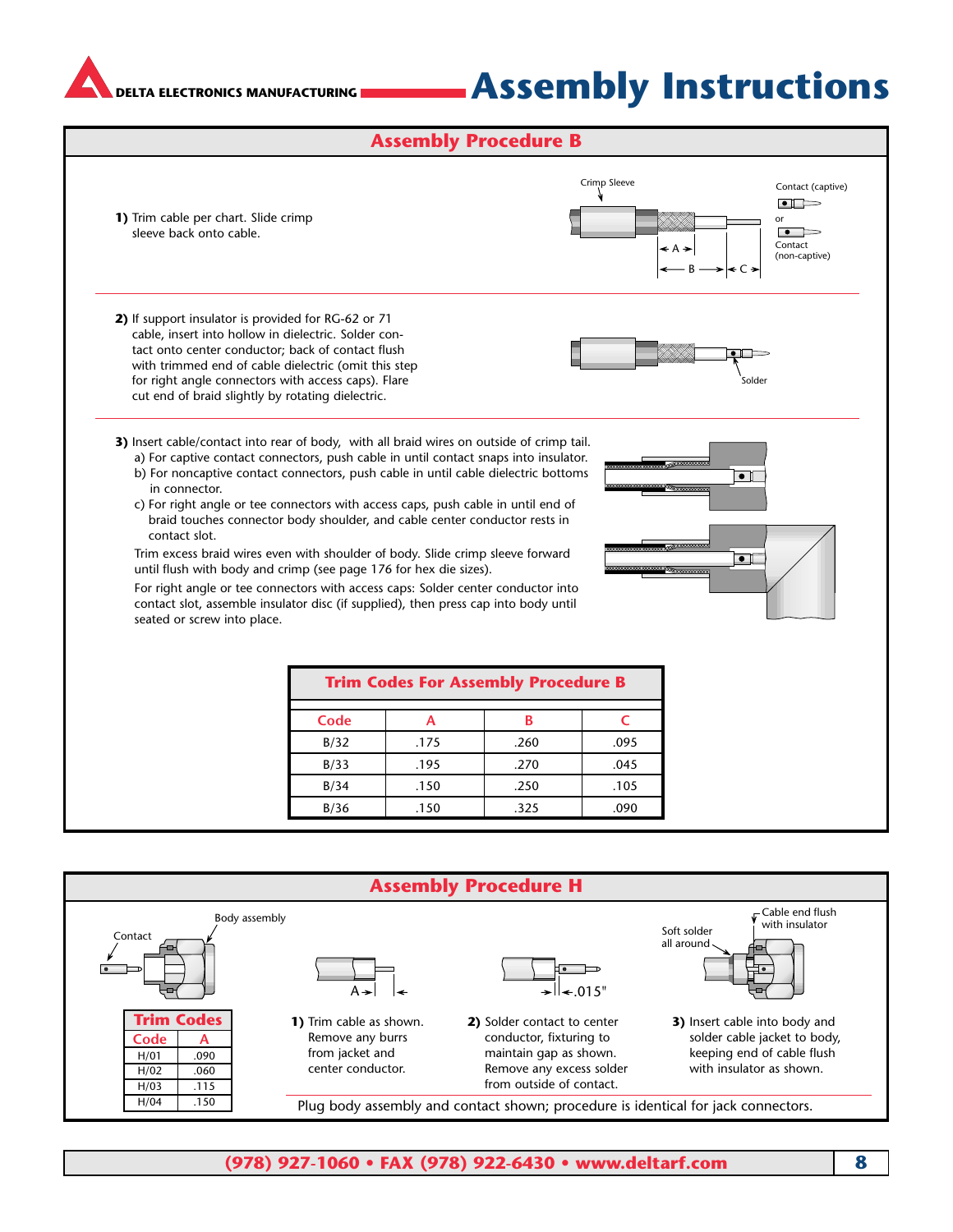## **Assembly Instructions**

#### **Assembly Procedure J**

<span id="page-8-0"></span>

| <b>Trim Codes</b> |      |      |  |  |  |
|-------------------|------|------|--|--|--|
| Code              | А    | B    |  |  |  |
| 1/01              | .109 | .047 |  |  |  |
| 1/02              | .059 | .039 |  |  |  |
| 1/03              | .059 | .079 |  |  |  |
| 1/04              | .050 | .059 |  |  |  |

A B

**1)** Trim cable as shown. Remove any burrs from jacket and center conductor.

Soft solder all around Solder center conductor to contact Cable end flush with step  $\overline{\phantom{a}}$  Press cap in until seated Cap Insulator (if supplied)

**2)** Soft solder cable jacket to body, making sure that end of cable is flush with step in body. Solder center conductor into contact slot, assemble insulator disc (if supplied), then press cap into body until seated or screw into place.

#### **Assembly Procedure L**

![](_page_8_Figure_9.jpeg)

![](_page_8_Figure_10.jpeg)

![](_page_8_Figure_11.jpeg)